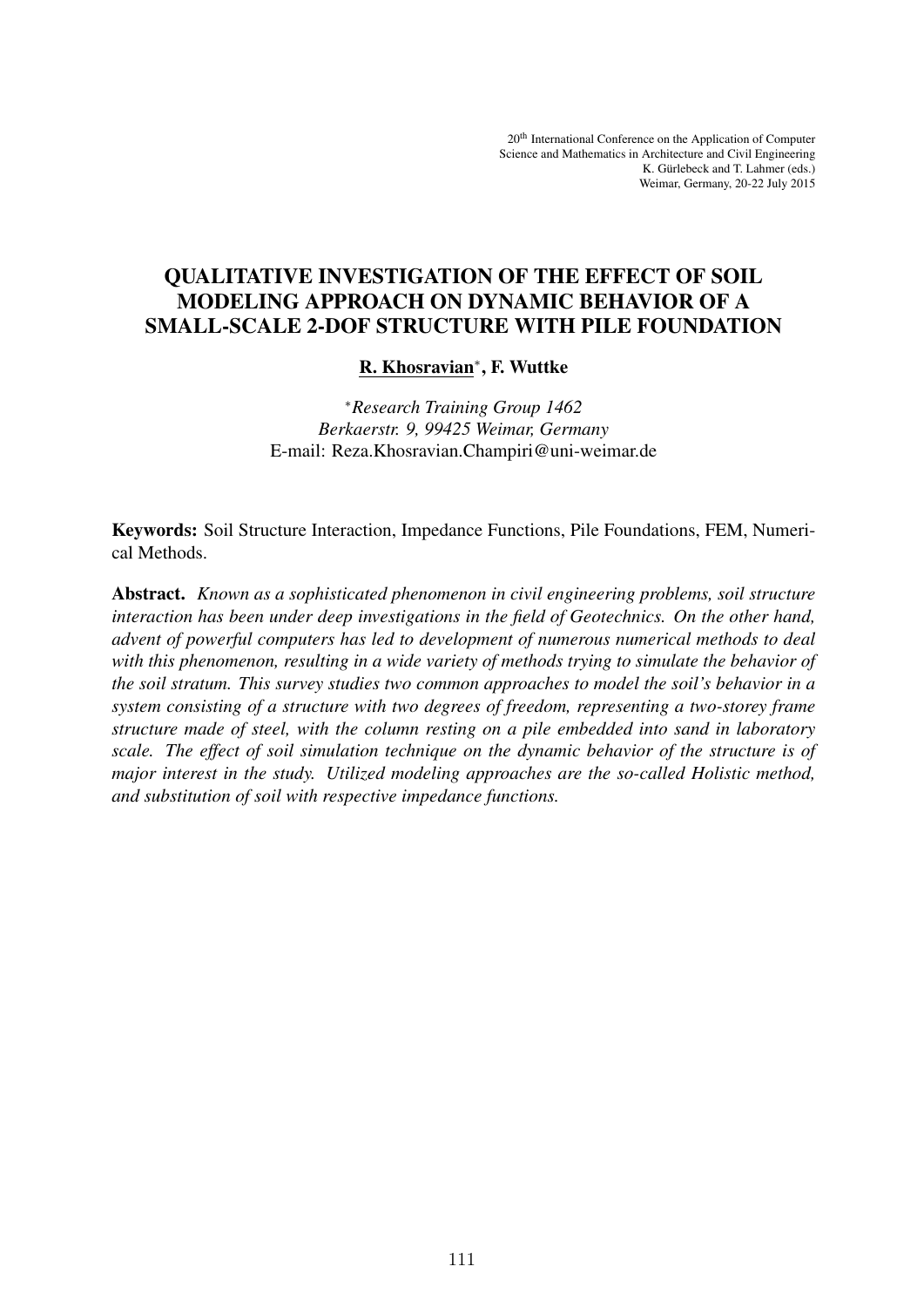### 1 INTRODUCTION

Among various methods used to simulate the effect of soil-structure interaction (henceforth referred to as SSI), substitution of the substructure with appropriate springs and dashpots has attracted considerable attention. Relative ease of modeling and compared to many common methods, less computational power demand are mentioned among the major reasons of popularity of this approach [1, 2, 3]; however, simulating the problem with a full three dimensional finite elements (FE) model is another common approach in practice. This approach, also called Holistic method, has been developed since the promotion of computing power, as long as the usually high number of degrees of freedom (DOF) requires fairly high computational demand. Impedance functions, which in fact represent the springs and dashpots modeling the substructure, have been extensively investigated in literature; however, the work presented by Novak et al. [4] is one of the pioneers in the field. Hence, the methodology proposed there is adopted here, shortly explained and tested on a case study. Finally, judgment is made on the prediction capability of the model when compared to the Holistic method.

# 2 IMPEDANCE FUNCTIONS OF SINGLE PILES

Presented in [4], Novak proposes stiffness constants and constants of equivalent viscous damping for single vertical piles. The soil's shear modulus is considered to be either constant or varying with depth according to a quadratic parabola, the tip of the pile could be either fixed or pinned and the constants are given for both end-bearing and floating piles. Figure 1 provides an illustration of global directions and naming conventions used in this work.



Figure 1: Introduction of Stiffness & Damping Constants for Individual Directions [4]

The stiffness and damping constants in different degrees of freedom are mentioned in Equation 1 to Equation 4.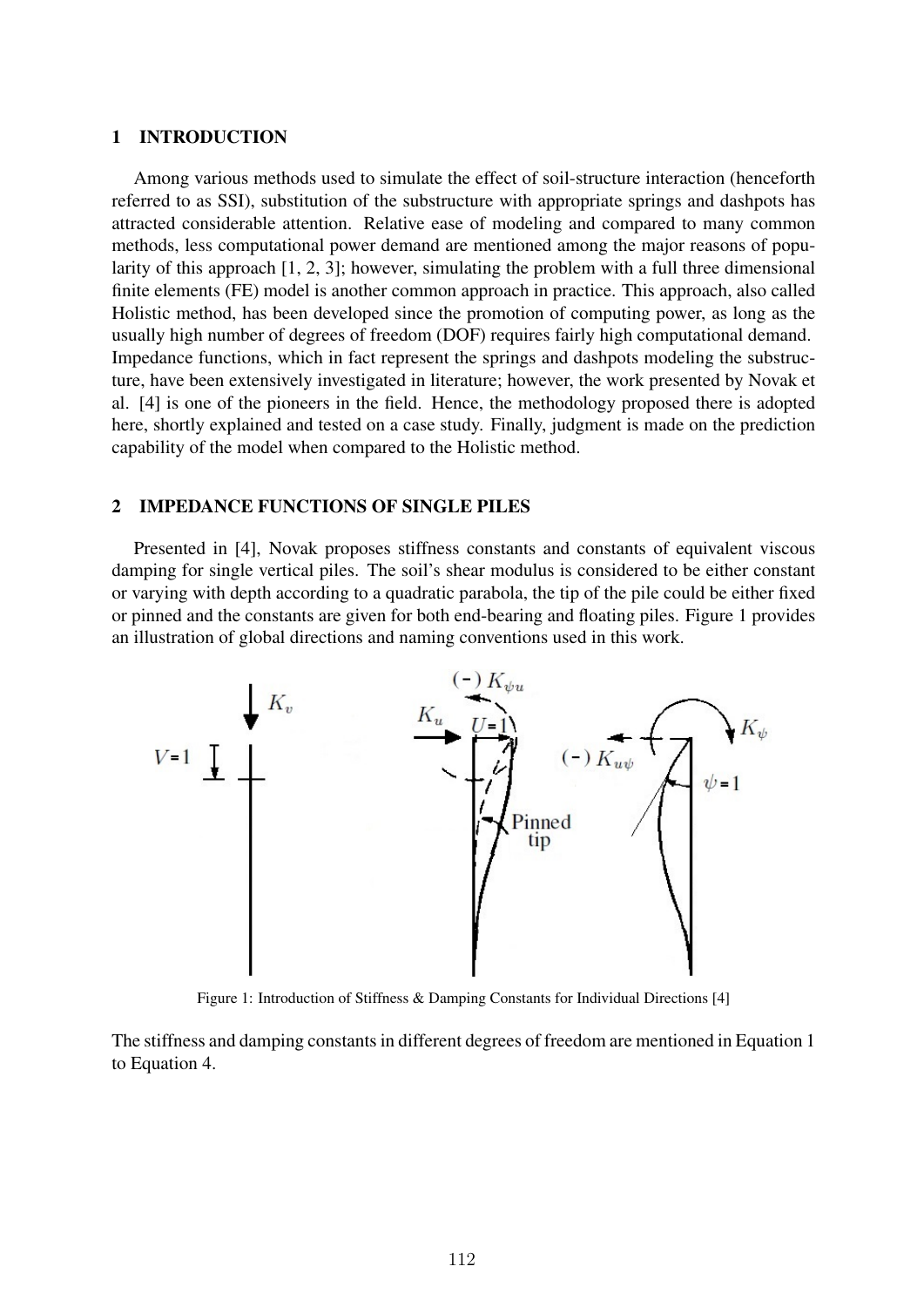$$
K_v = \frac{E_p.A}{R}.f_{v1}, C_v = \frac{E_p.A}{V_s}.f_{v2}
$$
\n(1)

$$
K_u = \frac{E_p I}{R^3} f_{u1}, C_u = \frac{E_p I}{R^2 V_s} f_{u2}
$$
 (2)

$$
K_{\psi} = \frac{E_p I}{R} \cdot f_{\psi 1}, C_{\psi} = \frac{E_p I}{V_s} \cdot f_{\psi 2}
$$
 (3)

$$
K_c = \frac{E_p I}{R^2} f_{c1}, C_c = \frac{E_p I}{R.V_s} f_{c2}
$$
\n(4)

where  $E_p$ , A, R and I represent, respectively, the pile's Young's modulus of elasticity, crosssection area, radius and moment of inertia, and  $V_s = (G_s/\rho)^{0.5}$  is the characteristic shear wave velocity of the soil, with  $G_s$  being the soil's shear modulus and  $\rho$  representing its density. Index c represents  $\psi u$  and  $u\psi$ , i.e. the coupling terms between horizontal translation and rotational degrees of freedom.

In their work, Novak neglects the torsional behavior around the pile's axis since he states that this motion is not only strongly frequency dependent, but also consequential just for caisson foundations or groups of massive piles.

The coefficients  $f_{ij}$  (with i representing the direction and  $j = 1$  for stiffness and  $j = 2$  for damping) are extensively introduced and studied in their research for various cases examined with different assumptions in the mentioned survey. Novak argues that excitation frequency does not considerably influence the coefficients for slender piles, and the relative mass ratio of soil to pile is only important for extremely heavy piles. Furthermore, he claims relative stiffness of pile to soil and also the soil's profile to be of major importance for determination of the factors  $f_{ij}$  in general, while the pile's slenderness and bottom conditions (floating or end-bearing) are decisive in its vertical behavior. Parabolic variation of soil's shear modulus, versus a constant modulus in the entire soil profile, represents the physically homogeneous soil stratum with its shear modulus increasing downward as the confining pressure enlarges. It is worth noting that for non-circular cross sections, utilization of an equivalent pile radius is possible [4].

### 3 EXAMPLE

#### 3.1 Case study

The 2-DOF system with first and second eigenfrequencies of  $4.0217Hz$  and  $10.563Hz$  (fixed case), illustrated in Figure 2, is modeled when put on a pile resting in a homogeneous soil stratum. The rotation DOF is fixed in the lumped mass levels, so that the structure represents the behavior of a small-scale 2-storey steel frame. The circular cross section of the columns has a diameter of 7mm. Table 3.1 exhibits the exact dimensions and material properties of the pile, the structure and the soil which, in the Holistic approach, is modeled as a linear elastic homogeneous material.

The system is modeled once with a full 3D continuum FE method (Holistic) as a reference (REF). The soil stratum together with the pile is then replaced by the springs proposed by Novak, assuming once a constant (C1) and once a parabolic (C2) soil profile as mentioned in section 2. The same procedure with the models using springs is repeated with the columns simulated by 2D beam elements (B1 for constant and B2 for parabolic soil profile).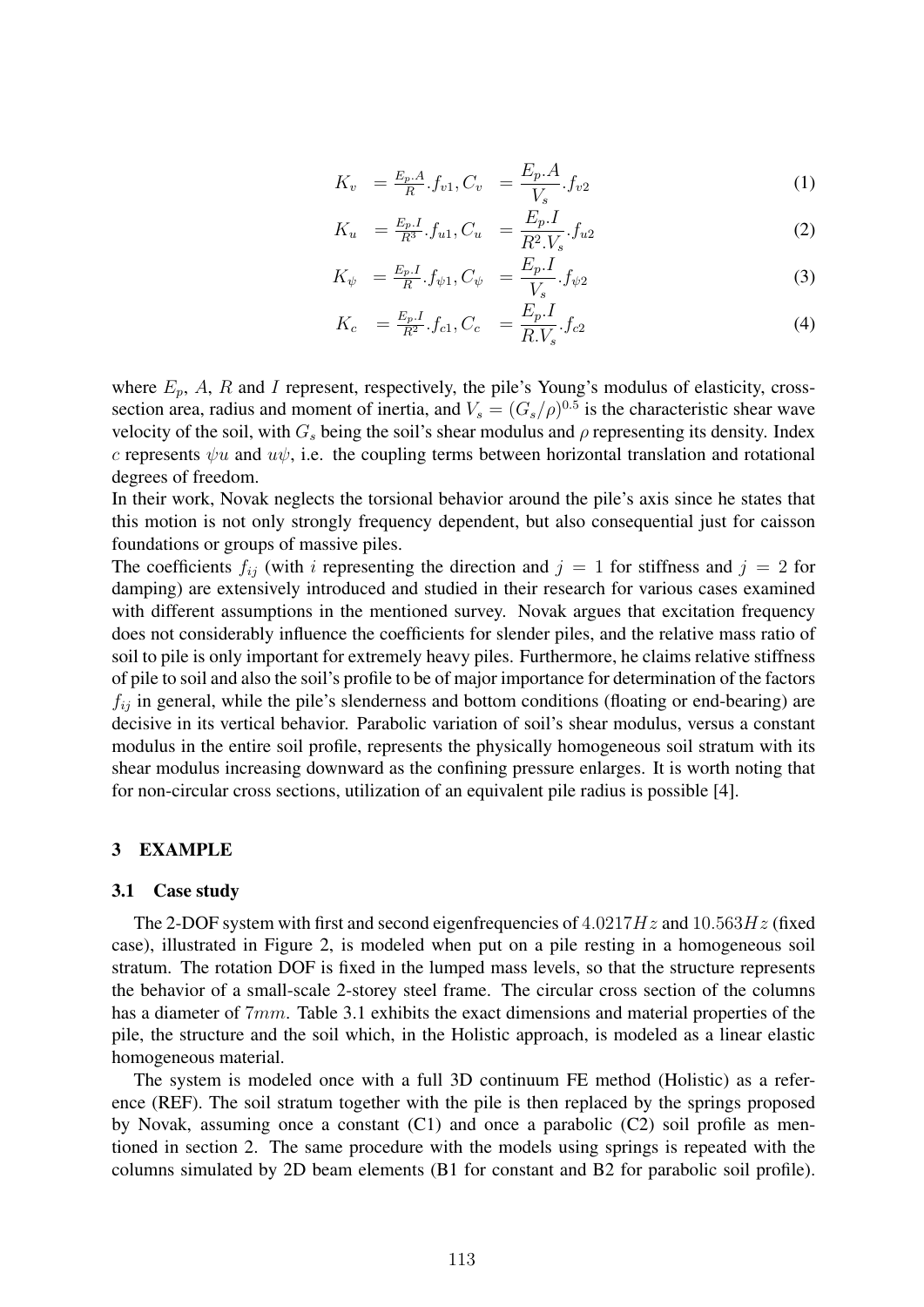

Property Unit Value Pile Young's modulus Pa  $1.89 \times 10^{11}$ <br>Radius m  $5.00 \times 10^{-1}$ m  $5.00 * 10^{-3}$ <br>m  $0.15$ Length Soil Young's modulus Pa  $4.74 * 10^8$ <br> $V_s$   $m/s$   $3.2 * 10^2$  $m/s$  3.2 \* 10<sup>2</sup><br> $Kq/m^3$  1.85 \* 10  $\rho$  Kg/m<sup>3</sup> 1.85  $*$  10<sup>3</sup><br>Poisson ratio - 0.25 Poisson ratio Structure Young's modulus Pa  $2.0 * 10^{11}$ <br>L m  $0.45$  $0.45$ M  $Kg$  1.7

Figure 2: The Structural System

| Direction           | <b>Stiffness</b> | Damping          |
|---------------------|------------------|------------------|
| $\boldsymbol{\eta}$ | $5.95 * 10^7$    | $2.62 * 10^3$    |
| u                   | $1.76 * 10^7$    | $6.73 * 10^2$    |
| ψ                   | $6.96 * 10^3$    | $7.55 * 10^{-2}$ |
| C                   | $-2.48 * 10^5$   | $-5.72 * 10^{0}$ |

Table 1: The Problem's Parameters

| Direction      | <b>Stiffness</b> | Damping          |
|----------------|------------------|------------------|
| $\eta$         | $4.46 * 10^{7}$  | $2.09 * 103$     |
| $\overline{u}$ | $6.40 * 10^6$    | $3.52 * 10^2$    |
| $\eta$         | $5.58 * 10^3$    | $7.26 * 10^{-2}$ |
| C              | $-1.49 * 10^5$   | $-4.28 * 10^{0}$ |

Table 2: Springs' Stiffness & Damping Properties Table 3: Springs' Stiffness & Damping Properties for Constant Soil Profile (SI Units)

for Parabolic Soil Profile (SI Units)

The five cases undergo an eigenfrequency calculation, accompanied by a 1-second forced vibration  $(F(t) = 10 \sin(31.4t))$  followed by 10 seconds of free vibration, while the structure experiences a damping ratio of 2%. Keeping in mind the required calculation time and modeling complexity, together with examining the responses in different cases, will finally lead to a qualitative comparison between different modeling techniques which address this problem.

# 3.2 Results

Based on the theory and problem dimensions explained in previous sections, the calculated stiffness and damping constants are presented in Table 2 and Table 3 for the constant and parabolic soil profile respectively.

Firstly, the error (here defined as the percentage of difference between a model's specific output and that of the reference model) in eigenfrequencies calculated by the four modeling approaches (C1, C2, B1 and B2 as previously defined in subsection 3.1) are presented in Figure 3. As can be seen, the C1 (3D elements for the beam and constant soil profile) model has a relatively more accurate prediction capability for both modes. It is also worth mentioning that both modes are most accurately predicted by C1, followed by C2 and finally B2 followed by B1 (beam elements and constant soil profile).

Finally, Figure 4 demonstrates the horizontal displacement of the top level of the structure in the first 8 seconds when excited by the load mentioned in subsection 3.1, comparing the reference (Holistic) and the B1 models. Fitting on the response of the reference model at almost every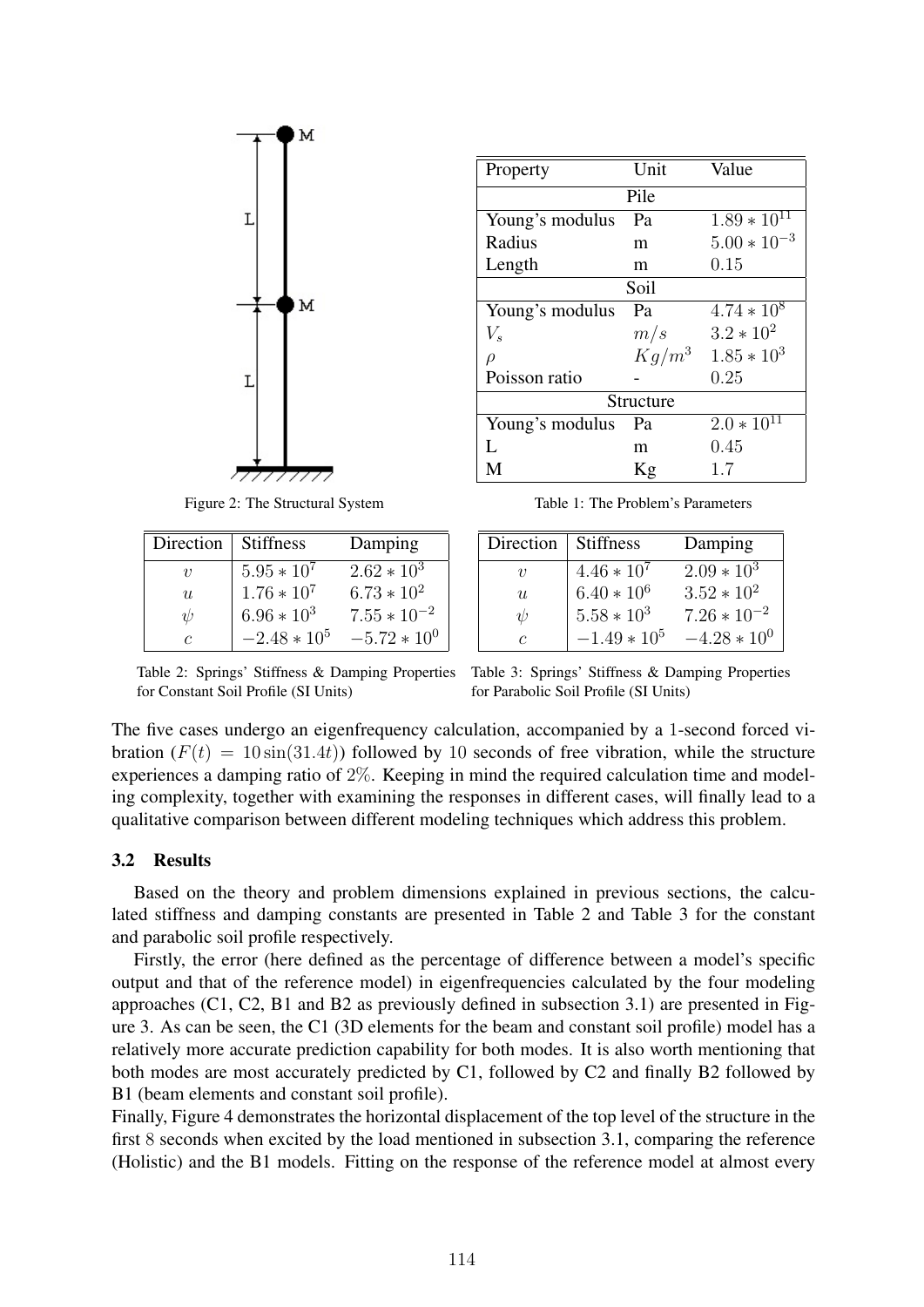point, C1 proved to have the highest capability in simulating the problem. When compared to the REF, C2 model tends to predict lower displacement values in the excitation phase (the first second), and higher values in the free vibration phase, while a slight phase difference is also detectable. In contrast, B2 approach calculates higher displacement values in the excitation phase and lower values in the free vibration phase compared to the reference model. The phase difference is also intensified compared to the C2 model.



Figure 3: The Error of the Modeling Methods in Predicting the Eigenfrequencies



Figure 4: The Structure's Response Calculated with REF and B1 Models